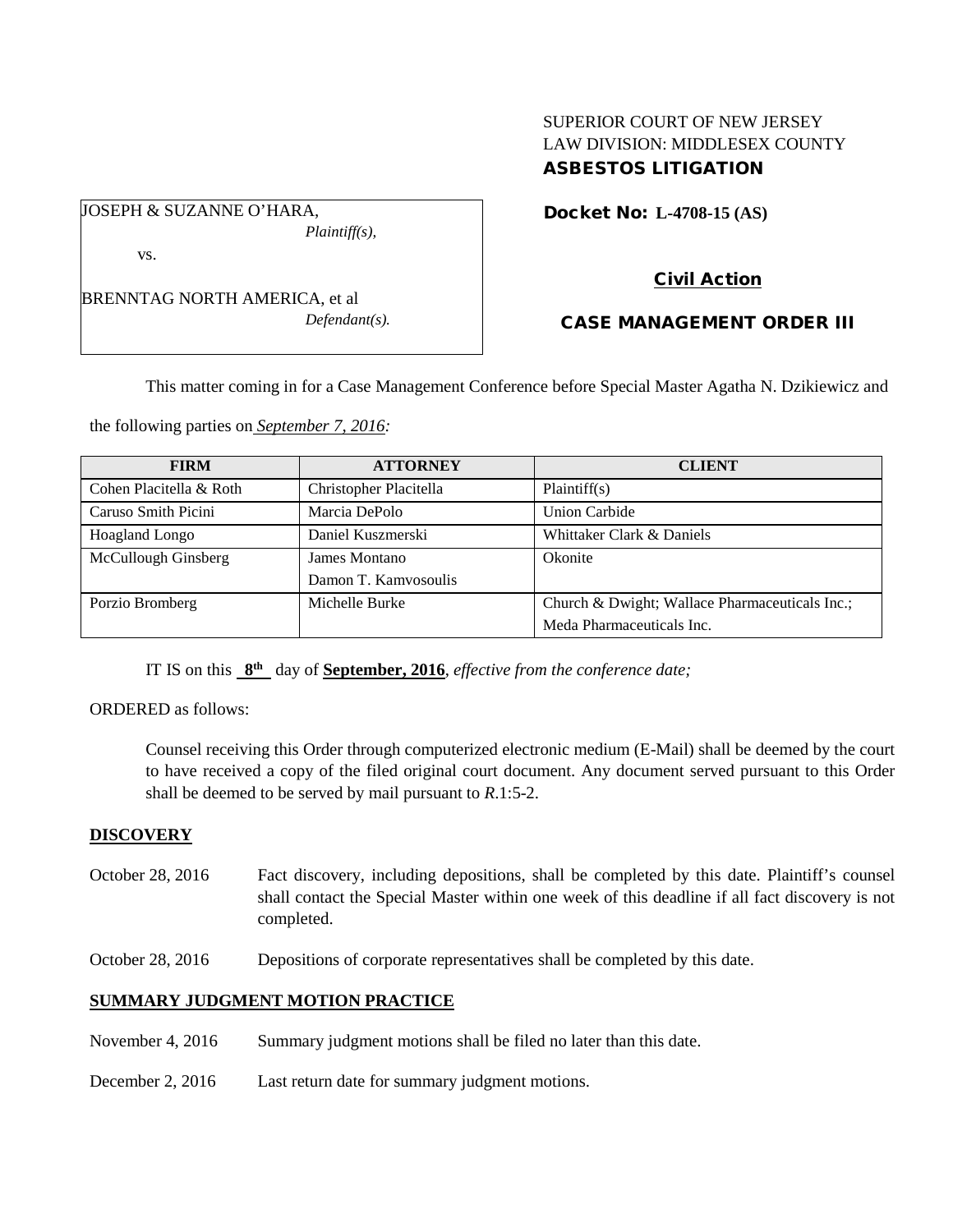### **MEDICAL DEFENSE**

November 18, 2016 Defendants shall identify its medical experts and serve medical reports, if any, by this date. **In addition, defendants shall notify plaintiff's counsel (as well as all counsel of record) of a joinder in an expert medical defense by this date.**

### **LIABILITY EXPERT REPORTS**

- October 28, 2016 Plaintiff shall identify its liability experts and serve liability expert reports or a certified expert statement by this date or waive any opportunity to rely on liability expert testimony.
- November 18, 2016 Okonite shall serve liability expert reports, if any, upon its third-party defendants by this date.
- December 2, 2016 Defendants shall identify its liability experts and serve liability expert reports, if any, by this date or waive any opportunity to rely on liability expert testimony.
- December 19, 2016 Third-party defendants may serve liability expert reports, if any, by this date.

### **ECONOMIST EXPERT REPORTS**

- October 28, 2016 Plaintiff shall identify its expert economists and serve expert economist report(s), if any, by this date or waive any opportunity to rely on economic expert testimony.
- December 2, 2016 Defendants shall identify its expert economists and serve expert economist report(s), if any, by this date or waive any opportunity to rely on economic expert testimony.

#### **EXPERT DEPOSITIONS**

January 13, 2017 Expert depositions shall be completed by this date. To the extent that plaintiff and defendant generic experts have been deposed before, the parties seeking that deposition in this case must file an application before the Special Master and demonstrate the necessity for that deposition. To the extent possible, documents requested in a deposition notice directed to an expert shall be produced three days in advance of the expert deposition. The expert shall not be required to produce documents that are readily accessible in the public domain.

### **PRE-TRIAL AND TRIAL**

September 20, 2016 @ 10:00am Conference with Special Master regarding any unresolved discovery disputes between parties. All parties are directed to meet and confer regarding any outstanding discovery issues prior to the meeting with the Special Master.

#### **September 30, 2016 @ 10:00am Settlement conference (with clients/carriers in person or available by telephone).**

November 3, 2016 @ 10:00am Settlement conference. All defense counsel shall appear with authority to negotiate settlement and have a representative authorized to negotiate settlement available by phone. Any request to be excused from the settlement conference shall be made to the Special Master no later than 4:00pm of the day prior to the conference.

\_\_\_\_\_\_\_\_\_\_\_\_\_\_\_\_\_\_\_\_\_\_\_\_\_\_\_\_\_\_\_\_\_\_\_\_\_\_\_\_\_\_\_\_\_\_\_\_\_\_\_\_\_\_\_\_\_\_\_\_\_\_\_\_\_\_\_\_\_\_\_\_\_\_\_\_\_\_\_\_\_\_\_\_\_\_\_\_\_\_\_\_\_\_\_\_\_\_\_\_\_\_\_\_\_\_\_\_\_\_